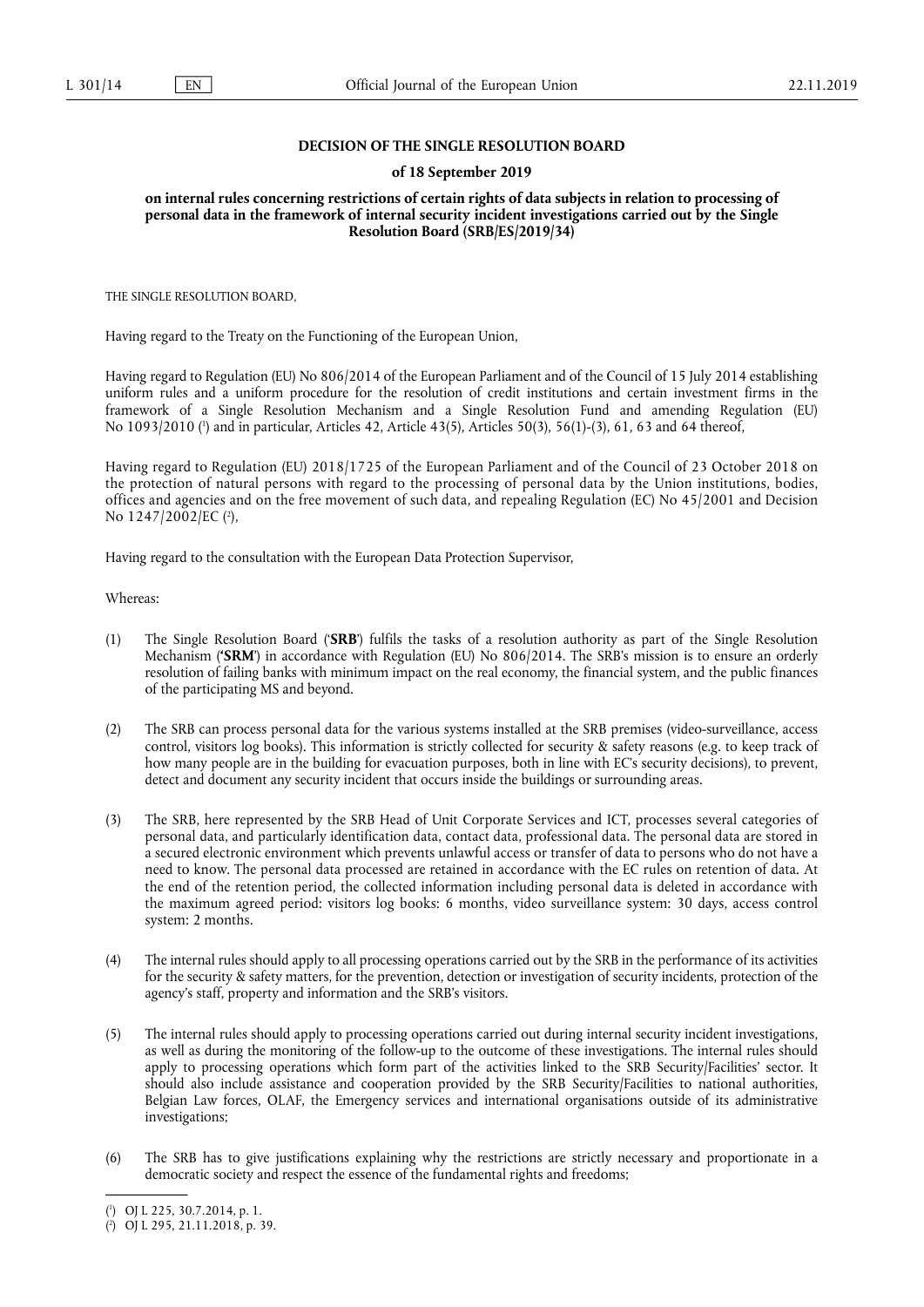- (7) Within this framework SRB is bound to respect, to the maximum extent possible, the fundamental rights of the data subjects during the above procedures, in particular, those relating to the right of access and rectification, right to erasure, data portability etc. as enshrined in Regulation (EU) 2018/1725;
- (8) However, the SRB may be obliged to defer the information to data subject and other data subject's rights to protect, in particular, its own security incident investigations involving the data from the video surveillance or access control systems.
- (9) The SRB may thus defer the information for the purpose of protecting the security incident investigations;
- (10) The SRB should lift the restriction as soon as and as far as the conditions that justify the restriction no longer apply;
- (11) The SRB should monitor the restricting conditions on a regular basis, every six months and revise where needed;
- (12) The SRB should consult the DPO during the revisions.

HAS ADOPTED THIS DECISION:

## *Article 1*

## **Subject matter and scope**

1. This Decision lays down internal rules relating to the conditions under which the SRB in the framework of internal security incident investigations, may restrict the application of the rights enshrined in Articles 14 to 21, 35, as well as Article 4 thereof, following Article 25 of the Regulation (EU) 2018/1725.

This Decision applies to the processing operation(s) of personal data by the SRB for the purpose of conducting internal security incident investigations, as well as during the monitoring of the follow-up to the outcome of these investigations.

3. The categories of data concerned are hard data (administrative details, telephone, private address, electronic communications, and traffic data and/or soft data (appraisals, opening of inquiries, reports on preliminary investigations) etc.

4. Subject to the conditions set out in this Decision, the restrictions may apply to the following rights: access, rectification, erasure and portability rights, rights of information, confidentiality of communication, and principles of the data processing operation provided that they relate to a right.

## *Article 2*

#### **Specification of the controller and safeguards**

The safeguards in place to avoid data breaches, leakages or unauthorised disclosure are the following: restriction of access rights to electronic folders and to the functional mailbox for submission of complaints, cupboards secured with keys, and specific training of the persons handling the information on confidentiality.

2. The controller of these processing operations is the SRB, here represented by the SRB Head of Unit Corporate Services and ICT.

The personal data collected are stored and retained in accordance with the EC rules on retention of data and in accordance with the Belgian law of 21/3/2007 (governing the installation and use of surveillance cameras). The retention period respects the principle of retention no longer than necessary for the fulfilment of the purpose of the processing operation, and eventually, to allow judicial or administrative disputes.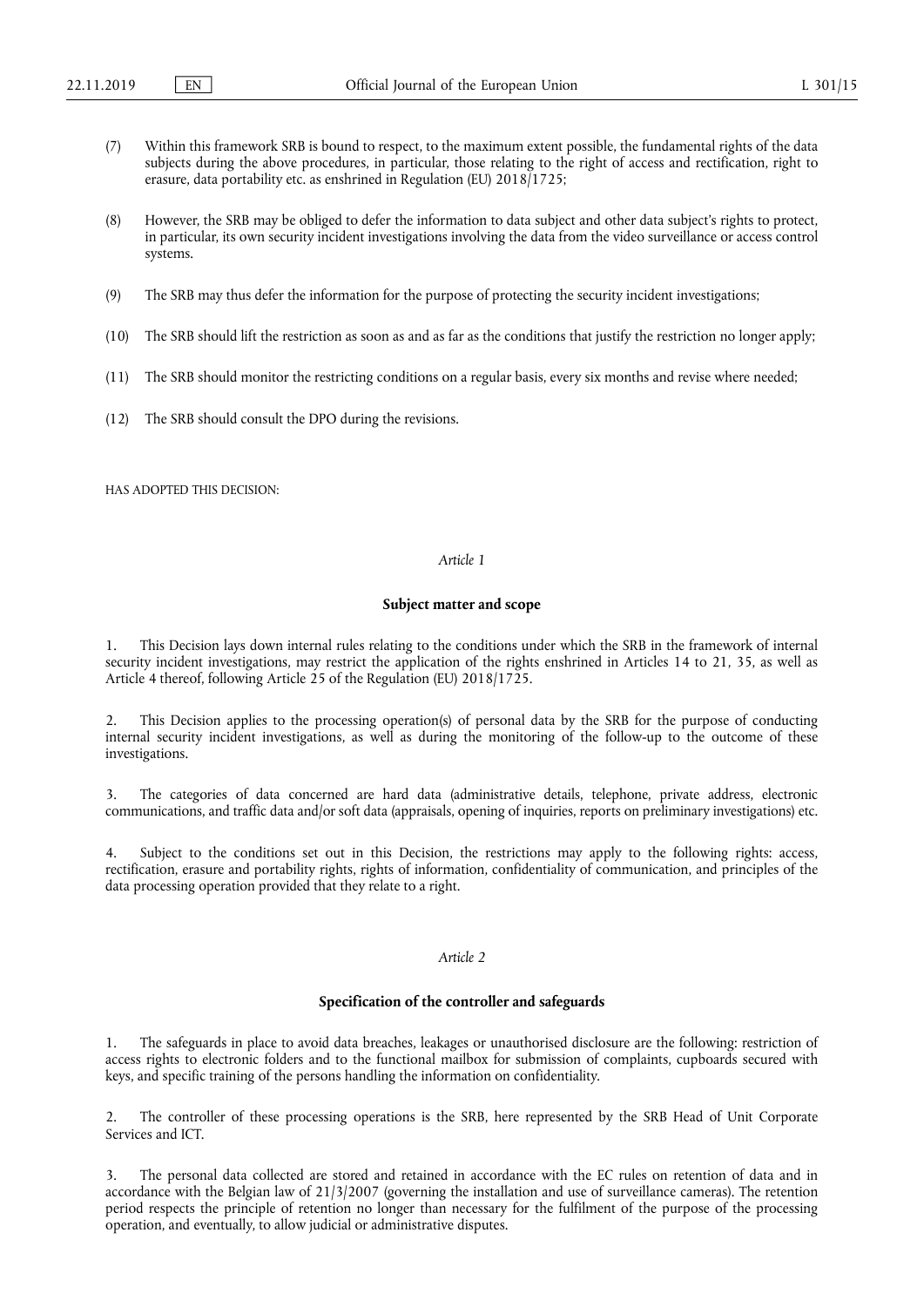## *Article 3*

## **Restrictions**

- 1. In accordance with Article 25(1) of Regulation (EU) No 2018/1725, any restriction shall only be applied to safeguard:
	- the prevention, investigation, detection and prosecution of criminal offences or the execution of criminal penalties, including the safeguarding against and the prevention of threats to public security;
	- the internal security of Union institutions and bodies, including of their electronic communications networks;
	- the protection of judicial proceedings;
	- the prevention, investigation, detection and prosecution of breaches of ethics for regulated professions;
	- the protection of the data subject or the rights and freedoms of others;

2. Any restriction shall be necessary and proportionate in a democratic society and respect the essence of the fundamental rights and freedoms.

3. A necessity and proportionality test shall be carried out based on the present internal rules. It shall be documented through an internal assessment note for accountability purposes on a case by case basis.

- 4. Restrictions shall be duly monitored and a periodical revision shall be done every six months.
- 5. Restrictions shall be lifted as soon as the circumstances that justify them no longer apply.

6. The risk to the rights and freedoms of the data subject is the temporary limitation of the effective exercise of the data subject's rights, inter alia, to information, erasure or defence, as guaranteed by the Regulation (EU) 2018/1725. These risks shall be taken into account in the scope of the necessity and proportionality test mentioned under paragraph 3 of this Article.

## *Article 4*

## **Involvement of the Data Protection Officer**

1. The SRB shall, throughout the restriction procedure and without undue delay, inform the Data Protection Officer of the SRB ('the DPO') whenever it restricts the application of data subjects' rights in accordance with this Decision. It shall provide access to the record and the assessment of the necessity and proportionality of the restriction.

The DPO may request the controller in writing to review the application of the restrictions. The SRB shall inform the DPO in writing about the outcome of the requested review and when the restriction is lifted.

# *Article 5*

## **Provision of information to data subject**

The SRB shall include in the data protection notices published on its intranet and website informing data subjects of their rights in the framework of a given procedure, information relating to the potential restriction of these rights. The information shall cover which rights may be restricted, the reasons and the potential duration.

2. Additionally, the SRB shall inform individually data subjects on their rights concerning present or future restrictions without undue delay and in a written form, without prejudice of the following paragraph.

Data subjects shall be informed on the principal reasons on which the application of a restriction is based and of their right to lodge a complaint before the European Data Protection Supervisor.